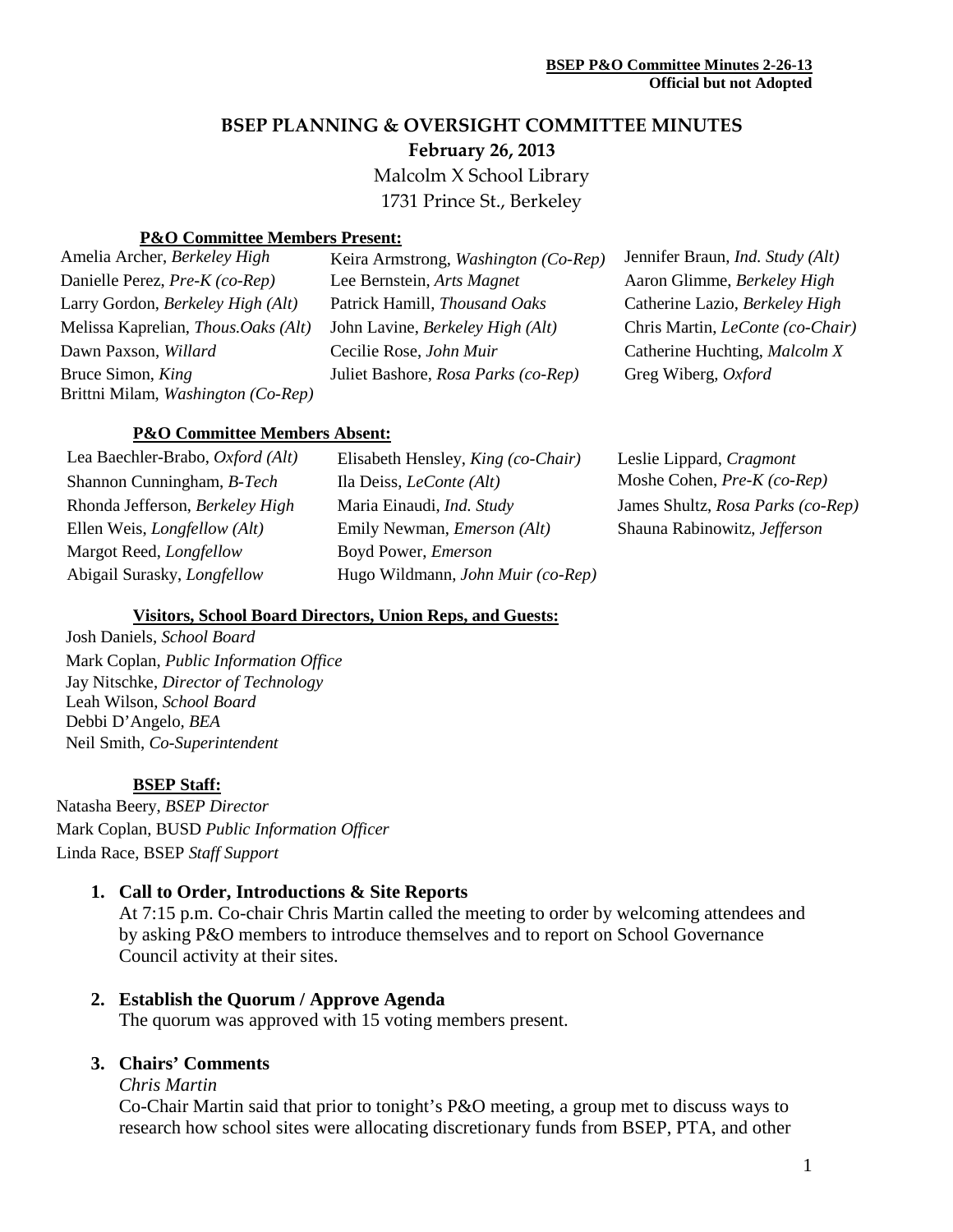sources for key programs and supports. There was a proposal to convene a subcommittee to work on this in coming weeks.

## **4. BSEP Director's Comments**

*Natasha Beery, BSEP Director*

Beery noted that a classroom-sized meeting room at the BUSD Offices can be used for future P&O meetings. A parking lot is available nearby. The chair agreed to the move, so Beery will follow up with information and directions.

## **5. Public Comment**

No comments

## **6. Presentation–Overview of Program Evaluation**

*Debbi D'Angelo, Director, Berkeley Evaluation and Assessment (BEA) Department* D'Angelo distributed a memo summarizing the programs and services offered by the BEA department, a staff roster (3.9 FTE funded out of BSEP) with their areas of responsibility, and copies of a Berkeley Times article on Illuminate, the new data and assessment system adopted by BUSD. Following her presentation, BHS teacher Aaron Glimme shared how he uses Illuminate in the classroom, as well as how he continually uses evaluation to inform his instruction. The link to his video presentation is:

<http://www.glimme.net/illuminate/IlluminateTalk-20130222-Edited.mp4>.

With this BEA goal in mind - to have continuous inquiry, assessment and evaluation drive instruction - Illuminate was selected for its quality and flexibility. Teachers can submit standards to be incorporated into the curriculum, build their own assessments, and enter tags so that educational strategies can be customized. According to Glimme, the data collected is very rich and specific, enabling teachers to pinpoint students' strengths and weaknesses and then give feedback quickly. In this transition year, 100+ staff persons have been trained to date, and additional training sessions are scheduled April 2-4 at 2020 Bonar Street. In addition to these trainings and professional development conferences, BEA staff people are at school sites at least once a week. D'Angelo reports that adoption of Illuminate has been going well.

After reviewing BEA's involvement with other district programs and services, D'Angelo fielded questions on Illuminate, pacing guides, We CARE and GATE.

## **7. Presentation-Recommendation for the Allocation of BSEP CSR Funds for 2013-14** *Neil Smith, Interim Co-Superintendent*

Smith presented the BUSD Class Size Reduction FTE Planning Document FY 2013-14 Proposal v2013-02-25.

This planning document (also known as the "Teacher Template") ensures that the district achieves class size goals set by BSEP/Measure A every year and through the end of 2016- 2017, while maintaining a steady fund balance. Smith reviewed the financial assumptions and calculations in the document, making special note of what is happening with elementary school numbers compared to the  $7<sup>th</sup>$  and  $8<sup>th</sup>$  grade. The  $7<sup>th</sup>$  grade is the last small class to go through the schools, and subsequent classes have generally averaged 650 as opposed to 600. He summarized the first two pages by noting that the General Fund is contributing 295.46